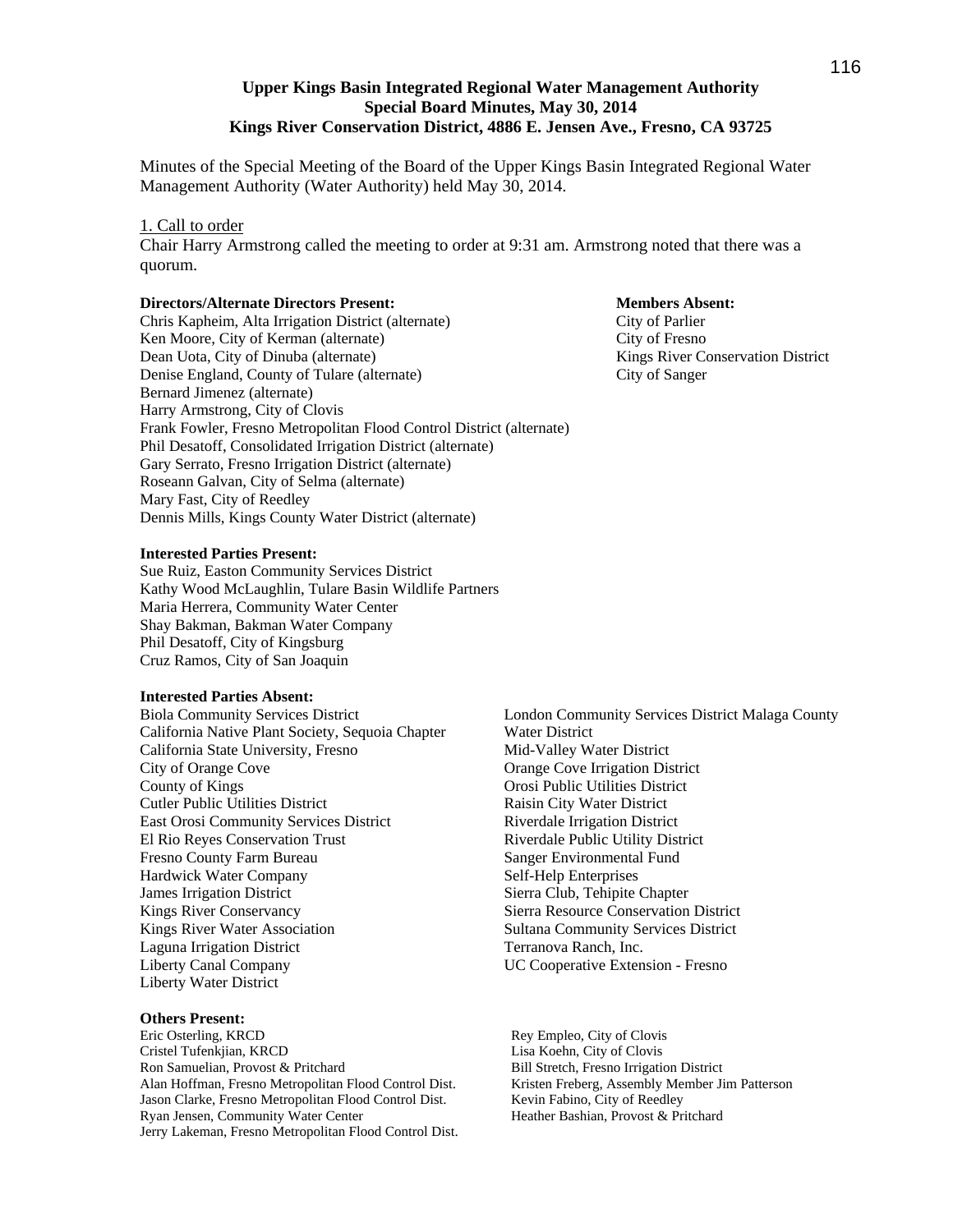## 2. Addition to or Deletion from the Agenda None

## 3. Public Presentations

Interested Party Representative Maria Herrera reported that the Tulare County DAC water study is almost completed. Herrera reported that reports are out for public comment. Herrera reported two final meetings are scheduled. The first meeting is scheduled for June 23for reviewing the final draft report and recommendations. The final meeting for the study is scheduled for August 11.

Alternate Director Kapheim reported that the engineering studies are being completed for the surface water treatment plant. Kapheim reported that they are working on the governance and funding with the Governor's office.

## 4. Request to modify the IRWMP Project List

Chair Armstrong called on staff member Eric Osterling to report on the modification of the IRWMP Project List. Osterling reported that the Project Selection Panel reviewed the projects and that they are consistent with the Kings Basin IRWMP Goals and Objectives. Osterling reported that the Advisory Committee recommends that the Board add the projects to the IRWMP Project List. Osterling reported that the projects included the Fresno Metropolitan Flood Control District Regional Groundwater Recharge and Surface Water Reuse Project, East Orosi Community Services District Water Conservation and Meter Project, Sultana Community Services District Water Conservation and Meter Project, Malaga County Water District Water Supply Conservation Project, City of Kerman Median Landscaping Renovation Project, City of San Joaquin Water Storage Tank, and City of Orange Cove Water System Feasibility Study. It was moved by Alternate Director Galvan, seconded by Director Moore and unanimously carried that the Board approve the Advisory Committee's recommendation to add the projects listed to the IRWMP Project List.

## 5. Recommendation to approve projects for inclusion in an application for a grant under the 2014 IRWM Drought Solicitation

Chair Armstrong called on staff member Eric Osterling to report on the projects recommended by the Advisory Committee to be included in a grant application under the 2014 IRWM Drought Solicitation. Osterling reported that the Project Section Panel thoroughly reviewed and ranked eleven projects that were submitted. Osterling referred to the Pre-Application Evaluations handout that showed the ranking of the eleven projects based on a maximum score of 60 points. Osterling reported that the top five scoring projects including: 1. Consolidated Irrigation District Adams and Academy Basin project, 2. City of Fresno Nielsen Groundwater Recharge Basin, 3. Fresno Metropolitan Flood Control District Regional Groundwater Recharge and Surface Water Reuse Project, 4. East Orosi Community Services District Water Conservation and Meter Project, and 5. Sultana Community Services District Water Conservation and Meter Project be submitted as a package with the ability by the five project proponents to adjust the projects for the 2014 IRWM Drought Solicitation application based on the requirements of the final PSP and also on the potential final amount of the grant awarded. It was moved by Alternate Director Serrato, seconded by Alternate Director Moore and unanimously carried that the Board approve the top five scoring projects be submitted as a package with the ability by the five project proponents to adjust the projects for the 2014 IRWM Drought Solicitation application based on the requirements of the final PSP and also on the potential final amount of the grant awarded.

# 6. Adoption of Resolution No. 14-01

Osterling reported that DWR requires an authorizing resolution to be submitted with the 2014 IRWM Drought Solicitation. Osterling requested that the Board adopt Resolution No. 14-01 - Authorization to File an Application for a Grant under the 2014 IRWM Drought Solicitation and to enter into an agreement with the California Department of Water Resources. It was moved by Alternate Director Desatoff, seconded by Alternate Director Jimenez and unanimously carried that the Board to adopt Resolution No. 14-01.